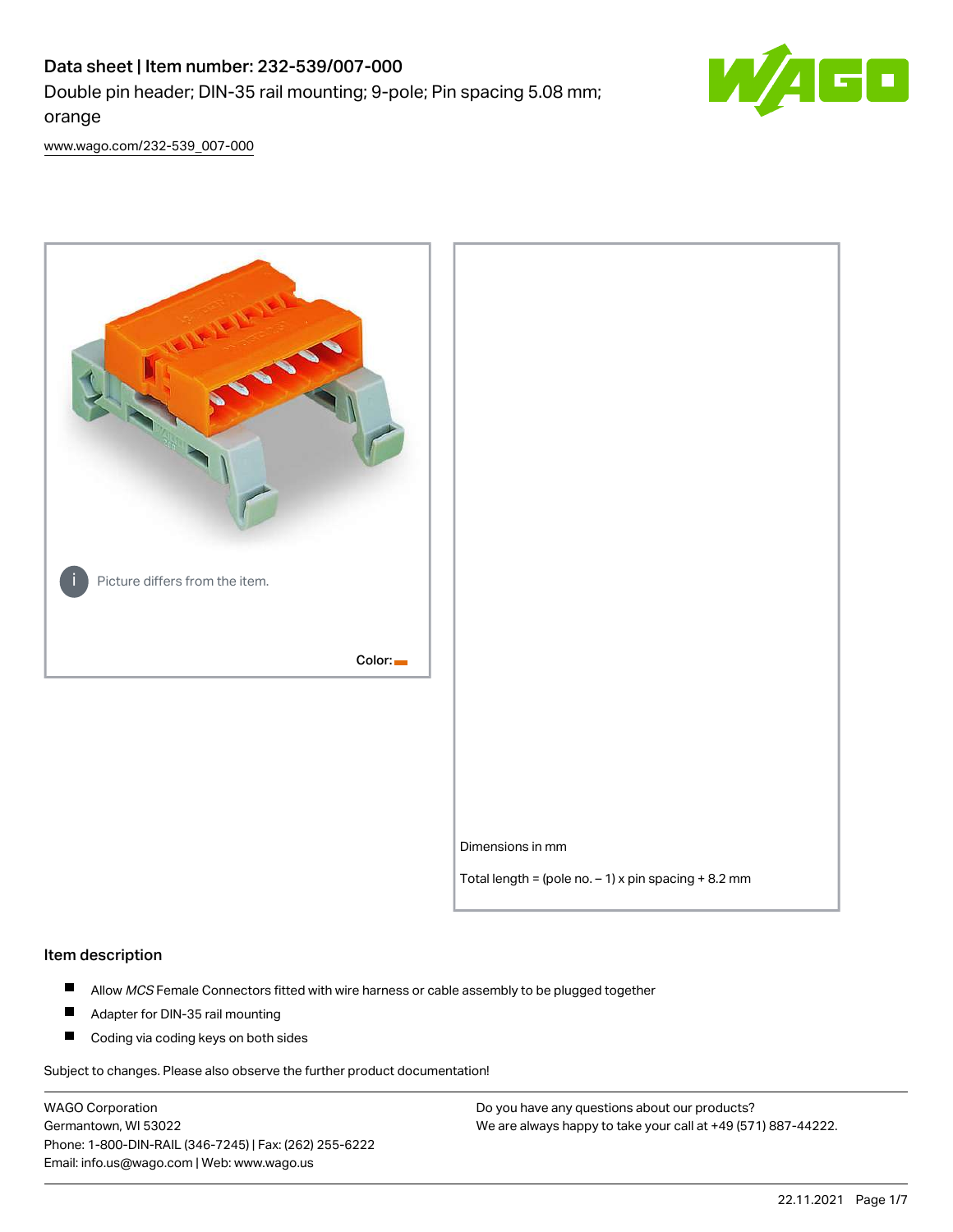

## Data Notes

| Safety information 1 | The <i>MCS – MULTI CONNECTION SYSTEM</i> includes connectors<br>without breaking capacity in accordance with DIN EN 61984. When<br>used as intended, these connectors must not be connected<br>/disconnected when live or under load. The circuit design should<br>ensure header pins, which can be touched, are not live when<br>unmated. |
|----------------------|--------------------------------------------------------------------------------------------------------------------------------------------------------------------------------------------------------------------------------------------------------------------------------------------------------------------------------------------|
| Variants:            | Other pole numbers<br>Other versions (or variants) can be requested from WAGO Sales or<br>configured at https://configurator.wago.com/                                                                                                                                                                                                     |

## Electrical data

## IEC Approvals

| Ratings per                 | IEC/EN 60664-1                                                        |
|-----------------------------|-----------------------------------------------------------------------|
| Ratings (note)              | Notice: Male connectors must not be live when disconnected!           |
| Rated voltage (III / 3)     | 250 V                                                                 |
| Rated surge voltage (III/3) | 4 <sub>k</sub> V                                                      |
| Rated voltage (III/2)       | 320 V                                                                 |
| Rated surge voltage (III/2) | 4 <sub>k</sub> V                                                      |
| Nominal voltage (II/2)      | 630 V                                                                 |
| Rated surge voltage (II/2)  | 4 <sub>k</sub> V                                                      |
| Rated current               | 12A                                                                   |
| Legend (ratings)            | $(III / 2)$ $\triangle$ Overvoltage category III / Pollution degree 2 |

## UL Approvals

| Approvals per                  | UL 1059 |
|--------------------------------|---------|
| Rated voltage UL (Use Group B) | 300 V   |
| Rated current UL (Use Group B) | 15 A    |
| Rated voltage UL (Use Group D) | 300 V   |
| Rated current UL (Use Group D) | 10 A    |

## Ratings per UL

| Rated voltage UL 1977 | 600 V |
|-----------------------|-------|
| Rated current UL 1977 |       |

Subject to changes. Please also observe the further product documentation!

| <b>WAGO Corporation</b>                                | Do you have any questions about our products?                 |  |
|--------------------------------------------------------|---------------------------------------------------------------|--|
| Germantown, WI 53022                                   | We are always happy to take your call at +49 (571) 887-44222. |  |
| Phone: 1-800-DIN-RAIL (346-7245)   Fax: (262) 255-6222 |                                                               |  |
| Email: info.us@wago.com   Web: www.wago.us             |                                                               |  |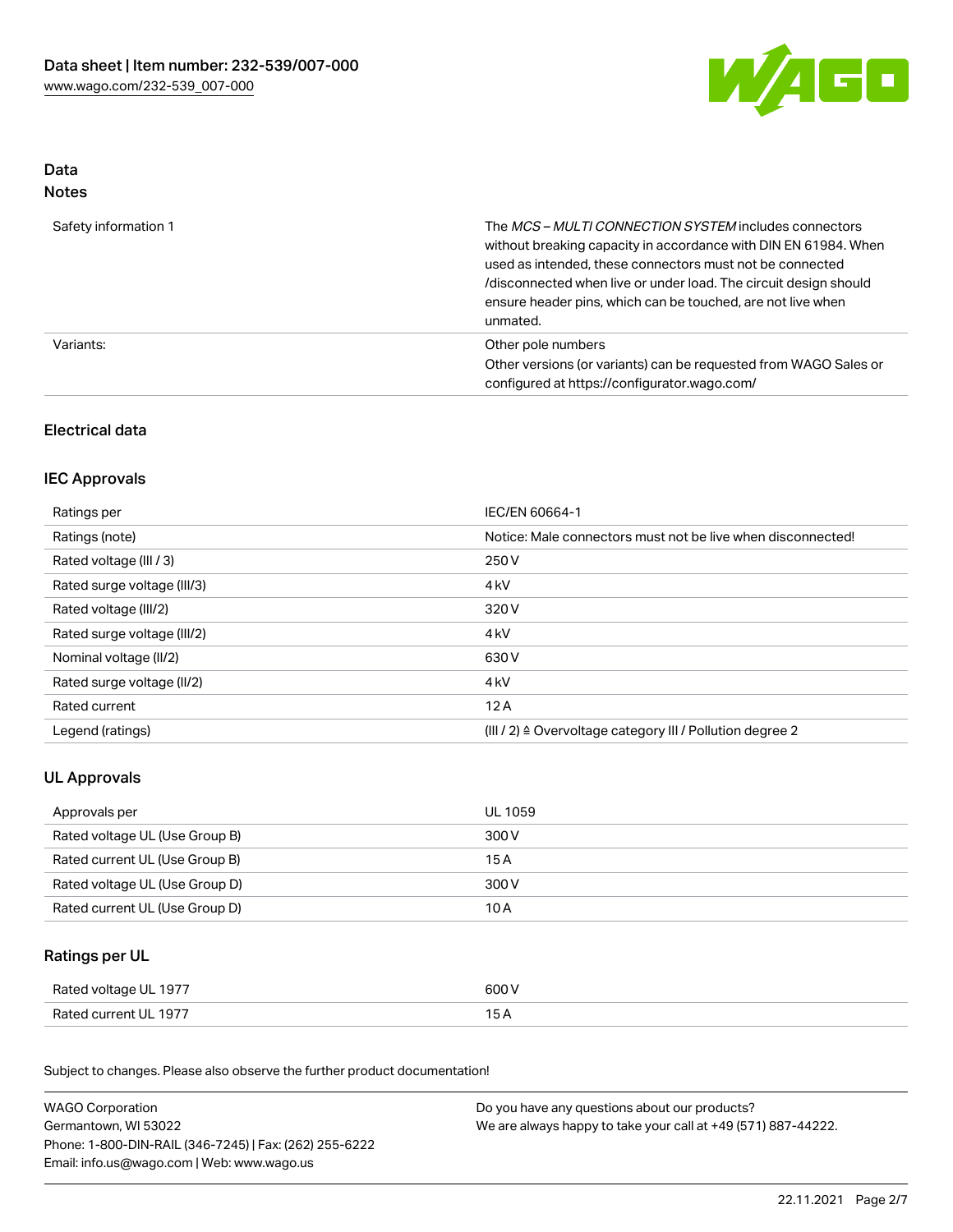

## CSA Approvals

| Approvals per                                                              | <b>CSA</b>                                    |  |
|----------------------------------------------------------------------------|-----------------------------------------------|--|
| Rated voltage CSA (Use Group B)                                            | 300V                                          |  |
| Rated current CSA (Use Group B)                                            | 15A                                           |  |
| Rated voltage CSA (Use Group D)                                            | 300 V                                         |  |
| Rated current CSA (Use Group D)                                            | 10A                                           |  |
| <b>Connection data</b>                                                     |                                               |  |
| Total number of potentials                                                 | 9                                             |  |
| Number of connection types                                                 | $\mathbf{1}$                                  |  |
| Number of levels                                                           | $\mathbf{1}$                                  |  |
| <b>Connection 1</b>                                                        |                                               |  |
| Number of poles                                                            | 9                                             |  |
| Physical data                                                              |                                               |  |
| Pin spacing                                                                | 5.08 mm / 0.2 inch                            |  |
| Width                                                                      | 48.92 mm / 1.926 inch                         |  |
| Height from upper-edge of DIN-rail                                         | 15 mm / 0.591 inch                            |  |
| Depth                                                                      | 42.5 mm / 1.673 inch                          |  |
| Mechanical data                                                            |                                               |  |
| Mounting type                                                              | DIN-35 rail                                   |  |
| Plug-in connection                                                         |                                               |  |
| Contact type (pluggable connector)                                         | Male connector/plug                           |  |
| Connector (connection type)                                                | for pluggable connector                       |  |
| Mismating protection                                                       | No                                            |  |
| Locking of plug-in connection                                              | Without                                       |  |
| Material data                                                              |                                               |  |
| Color                                                                      | orange                                        |  |
| Material group                                                             | J.                                            |  |
| Insulation material                                                        | Polyamide (PA66)                              |  |
| Flammability class per UL94                                                | V <sub>0</sub>                                |  |
| Subject to changes. Please also observe the further product documentation! |                                               |  |
| WAGO Corporation                                                           | Do you have any questions about our products? |  |

WAGO Corporation Germantown, WI 53022 Phone: 1-800-DIN-RAIL (346-7245) | Fax: (262) 255-6222 Email: info.us@wago.com | Web: www.wago.us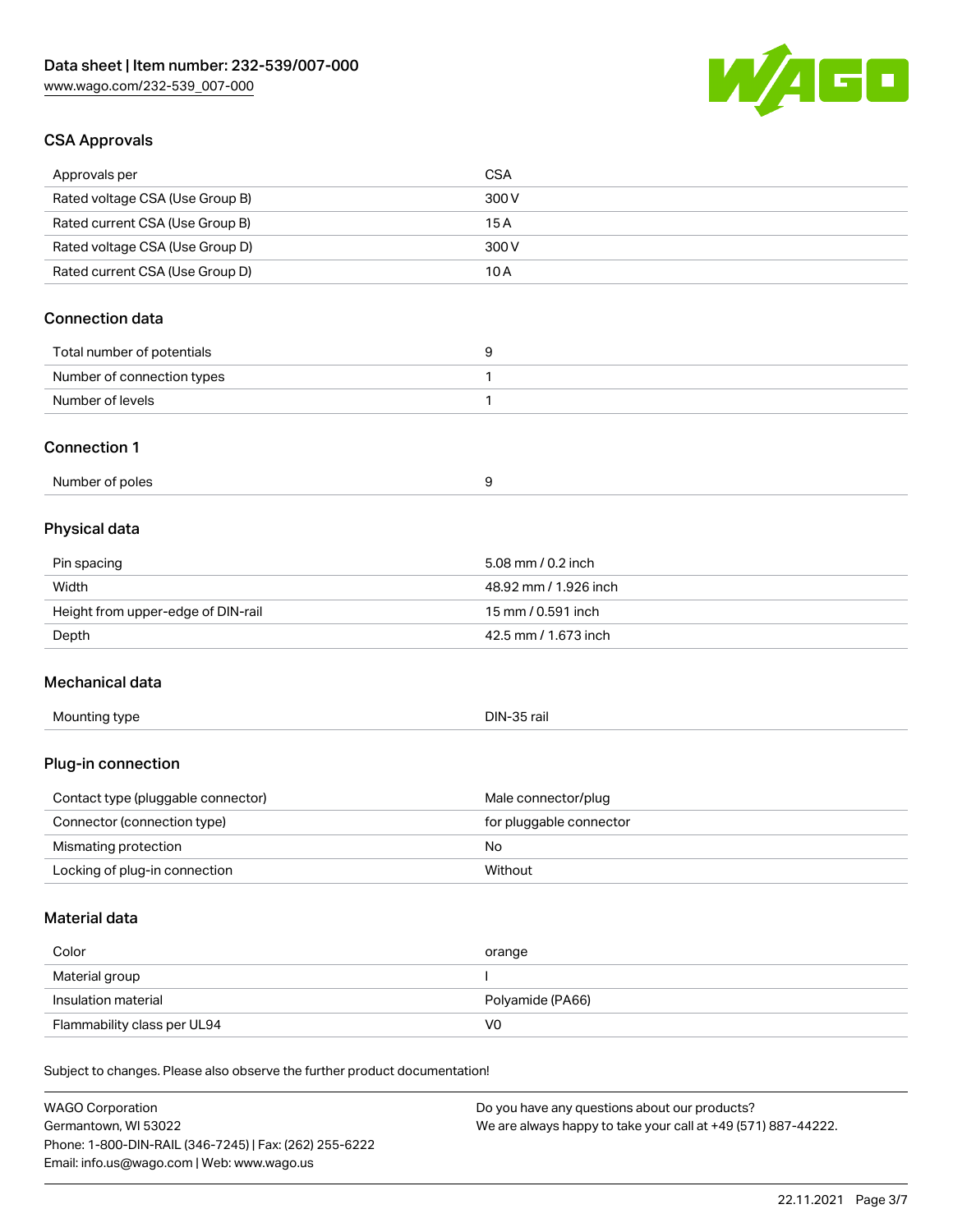[www.wago.com/232-539\\_007-000](http://www.wago.com/232-539_007-000)



| Contact material | Electrolytic copper (E <sub>Cu</sub> ) |
|------------------|----------------------------------------|
| Contact plating  | tin-plated                             |
| Fire load        | $0.194M$ J                             |
| Weight           | 9.1 <sub>g</sub>                       |
|                  |                                        |

## Environmental requirements

| Limit temperature range | ⊥+100 °ົ<br>-60 |
|-------------------------|-----------------|
|-------------------------|-----------------|

## Commercial data

| <b>Product Group</b>  | 3 (Multi Conn. System) |
|-----------------------|------------------------|
| PU (SPU)              | 25 Stück               |
| Packaging type        | box                    |
| Country of origin     | DE                     |
| <b>GTIN</b>           | 4045454339937          |
| Customs tariff number | 8536694040             |

## Approvals / Certificates

#### Country specific Approvals

| Logo                        | Approval                                     | <b>Additional Approval Text</b> | Certificate<br>name |
|-----------------------------|----------------------------------------------|---------------------------------|---------------------|
|                             | CВ<br>DEKRA Certification B.V.               | IEC 61984                       | NL-39756            |
| <b>VEMA</b><br><b>INEUR</b> | <b>KEMA/KEUR</b><br>DEKRA Certification B.V. | EN 61984                        | 2190761.01          |

#### Ship Approvals

Email: info.us@wago.com | Web: www.wago.us

|                         |                                                                            |                                                               | Certificate |
|-------------------------|----------------------------------------------------------------------------|---------------------------------------------------------------|-------------|
| Logo                    | Approval                                                                   | <b>Additional Approval Text</b>                               | name        |
| ABS                     | <b>ABS</b>                                                                 |                                                               | $19-$       |
|                         | American Bureau of Shipping                                                |                                                               | HG15869876- |
|                         |                                                                            |                                                               | <b>PDA</b>  |
|                         | BV                                                                         | <b>IEC 60998</b>                                              | 11915/D0 BV |
| VERITAS                 | Bureau Veritas S.A.                                                        |                                                               |             |
|                         | <b>DNV GL</b>                                                              | EN 60998                                                      | TAE000016Z  |
|                         | Det Norske Veritas, Germanischer Lloyd                                     |                                                               |             |
|                         | Subject to changes. Please also observe the further product documentation! |                                                               |             |
| <b>WAGO Corporation</b> |                                                                            | Do you have any questions about our products?                 |             |
| Germantown, WI 53022    |                                                                            | We are always happy to take your call at +49 (571) 887-44222. |             |
|                         | Phone: 1-800-DIN-RAIL (346-7245)   Fax: (262) 255-6222                     |                                                               |             |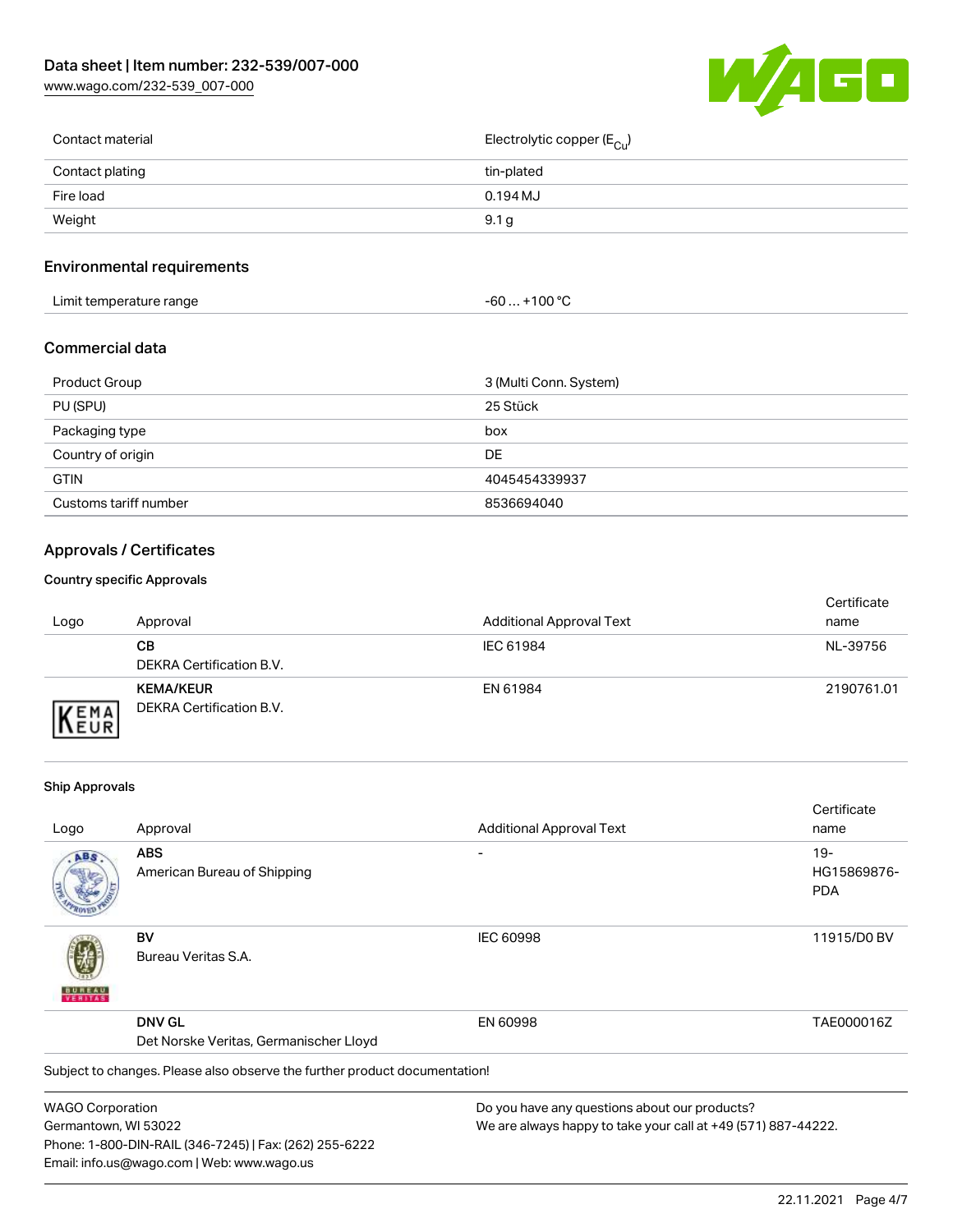

#### UL-Approvals

| Logo                       | Approval                             | <b>Additional Approval Text</b> | Certificate<br>name |
|----------------------------|--------------------------------------|---------------------------------|---------------------|
| 8.                         | UL<br>UL International Germany GmbH  | <b>UL 1977</b>                  | E45171              |
| $\boldsymbol{\mathcal{A}}$ | UR<br>Underwriters Laboratories Inc. | <b>UL 1059</b>                  | E45172              |

## Counterpart



| ltem no.231-309/026-000                                                                                              | www.wago.com/231-309/026- |
|----------------------------------------------------------------------------------------------------------------------|---------------------------|
| 1-conductor female connector; CAGE CLAMP®; 2.5 mm <sup>2</sup> ; Pin spacing 5.08 mm; 9-pole; 2,50 mm <sup>2</sup> ; | 000                       |
| orange                                                                                                               |                           |

### Optional accessories

#### Carrier rail

| Mounting accessories |                                                                                                                                                                  |                      |  |  |
|----------------------|------------------------------------------------------------------------------------------------------------------------------------------------------------------|----------------------|--|--|
|                      | Item no.: 210-197<br>Steel carrier rail; 35 x 15 mm; 1.5 mm thick; 2 m long; slotted; similar to EN 60715; silver-colored                                        | www.wago.com/210-197 |  |  |
|                      | Item no.: 210-198<br>Copper carrier rail; 35 x 15 mm; 2.3 mm thick; 2 m long; unslotted; according to EN 60715; copper-<br>colored                               | www.wago.com/210-198 |  |  |
|                      | Item no.: 210-504<br>Steel carrier rail; 35 x 7.5 mm; 1 mm thick; 2 m long; slotted; galvanized; according to EN 60715; silver-<br>colored                       | www.wago.com/210-504 |  |  |
|                      | Item no.: 210-505<br>Steel carrier rail; 35 x 7.5 mm; 1 mm thick; 2 m long; unslotted; galvanized; according to EN 60715;<br>silver-colored                      | www.wago.com/210-505 |  |  |
|                      | Item no.: 210-506<br>Steel carrier rail; 35 x 15 mm; 1.5 mm thick; 2 m long; unslotted; galvanized; similar to EN 60715; silver- www.wago.com/210-506<br>colored |                      |  |  |
|                      | Item no.: 210-508<br>Steel carrier rail; 35 x 15 mm; 1.5 mm thick; 2 m long; slotted; galvanized; similar to EN 60715; silver-<br>colored                        | www.wago.com/210-508 |  |  |
|                      | Item no.: 210-113<br>Steel carrier rail; 35 x 7.5 mm; 1 mm thick; 2 m long; unslotted; according to EN 60715; silver-colored                                     | www.wago.com/210-113 |  |  |
|                      |                                                                                                                                                                  |                      |  |  |

Subject to changes. Please also observe the further product documentation!

| <b>WAGO Corporation</b>                                |  |
|--------------------------------------------------------|--|
| Germantown, WI 53022                                   |  |
| Phone: 1-800-DIN-RAIL (346-7245)   Fax: (262) 255-6222 |  |
| Email: info.us@wago.com   Web: www.wago.us             |  |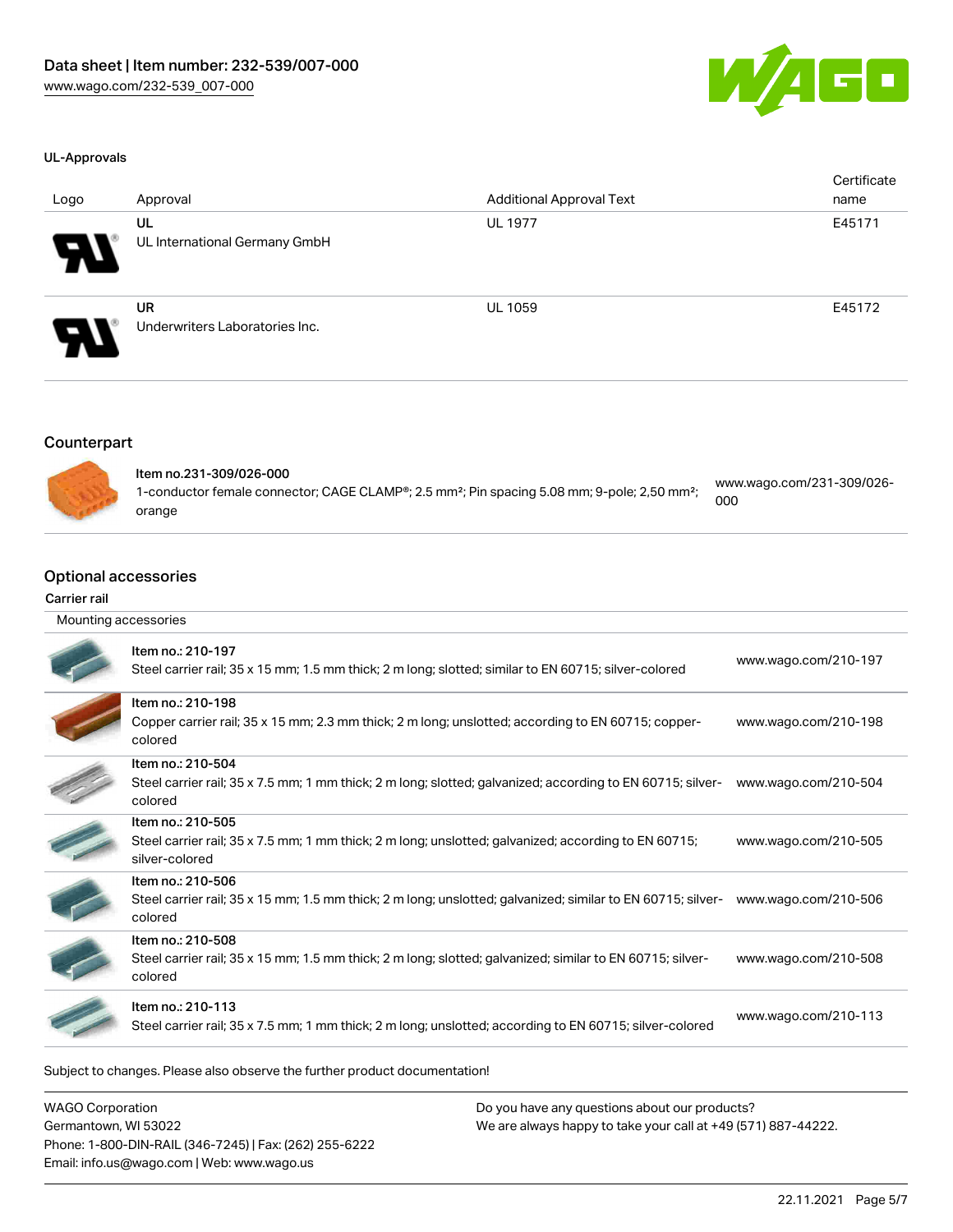



#### Item no.: 210-118

Steel carrier rail; 35 x 15 mm; 2.3 mm thick; 2 m long; unslotted; according to EN 60715; silver-colored [www.wago.com/210-118](http://www.wago.com/210-118)

|                                                                                                                                                                       | Item no.: 210-112<br>Steel carrier rail; 35 x 7.5 mm; 1 mm thick; 2 m long; slotted; according to EN 60715; "Hole width 25 mm; www.wago.com/210-112<br>silver-colored |               |                      |  |  |
|-----------------------------------------------------------------------------------------------------------------------------------------------------------------------|-----------------------------------------------------------------------------------------------------------------------------------------------------------------------|---------------|----------------------|--|--|
|                                                                                                                                                                       | Item no.: 210-114<br>Steel carrier rail; 35 x 15 mm; 1.5 mm thick; 2 m long; unslotted; similar to EN 60715; silver-colored                                           |               | www.wago.com/210-114 |  |  |
| Item no.: 210-115<br>Steel carrier rail; 35 x 7.5 mm; 1 mm thick; 2 m long; slotted; according to EN 60715; "Hole width 18 mm; www.wago.com/210-115<br>silver-colored |                                                                                                                                                                       |               |                      |  |  |
|                                                                                                                                                                       | Item no.: 210-196<br>Aluminum carrier rail; 35 x 8.2 mm; 1.6 mm thick; 2 m long; unslotted; similar to EN 60715; silver-colored                                       |               | www.wago.com/210-196 |  |  |
| Coding                                                                                                                                                                |                                                                                                                                                                       |               |                      |  |  |
| Coding                                                                                                                                                                |                                                                                                                                                                       |               |                      |  |  |
|                                                                                                                                                                       | Item no.: 231-129<br>Coding key; snap-on type; light gray                                                                                                             |               | www.wago.com/231-129 |  |  |
| <b>Downloads</b>                                                                                                                                                      |                                                                                                                                                                       |               |                      |  |  |
| Documentation                                                                                                                                                         |                                                                                                                                                                       |               |                      |  |  |
| <b>Additional Information</b>                                                                                                                                         |                                                                                                                                                                       |               |                      |  |  |
| Technical explanations                                                                                                                                                | 2019 Apr 3                                                                                                                                                            | pdf<br>2.0 MB | Download             |  |  |
| <b>CAD files</b>                                                                                                                                                      |                                                                                                                                                                       |               |                      |  |  |
| CAD data                                                                                                                                                              |                                                                                                                                                                       |               |                      |  |  |
|                                                                                                                                                                       | 2D/3D Models 232-539/007-000                                                                                                                                          | <b>URL</b>    | Download             |  |  |
| <b>CAE</b> data                                                                                                                                                       |                                                                                                                                                                       |               |                      |  |  |
|                                                                                                                                                                       | EPLAN Data Portal 232-539/007-000                                                                                                                                     | <b>URL</b>    | Download             |  |  |
|                                                                                                                                                                       | ZUKEN Portal 232-539/007-000                                                                                                                                          | <b>URL</b>    | Download             |  |  |
|                                                                                                                                                                       | EPLAN Data Portal 232-539/007-000                                                                                                                                     | <b>URL</b>    | Download             |  |  |

Subject to changes. Please also observe the further product documentation!

| <b>WAGO Corporation</b>                                | Do you have any questions about our products?                 |
|--------------------------------------------------------|---------------------------------------------------------------|
| Germantown, WI 53022                                   | We are always happy to take your call at +49 (571) 887-44222. |
| Phone: 1-800-DIN-RAIL (346-7245)   Fax: (262) 255-6222 |                                                               |
| Email: info.us@wago.com   Web: www.wago.us             |                                                               |